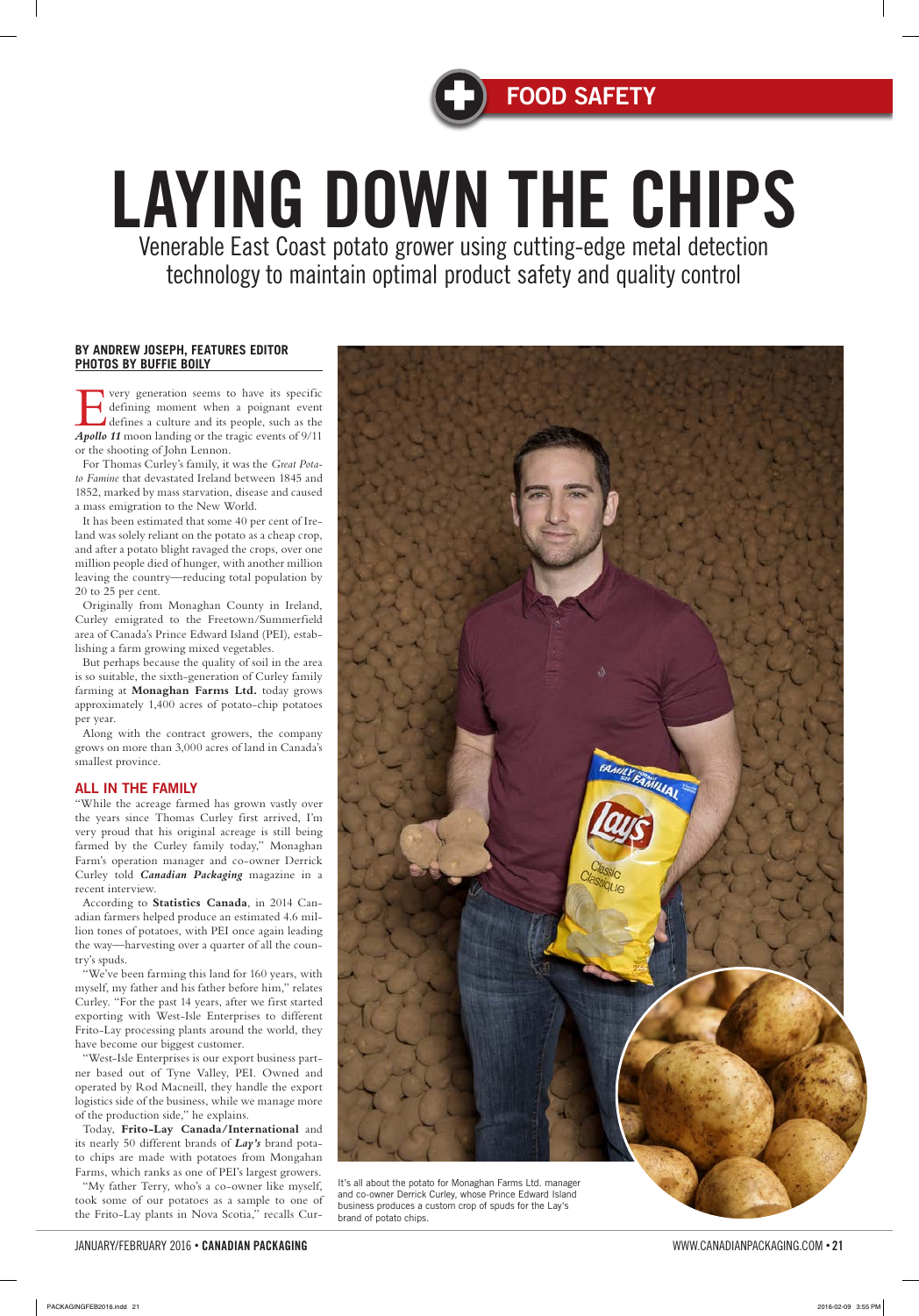#### 22 • WWW.CANADIANPACKAGING.COM CANADIAN PACKAGING • JANUARY/FEBRUARY 2016 JANUARY/FEBRUARY 2016 23

# FOOD SAFETY

ley. "And I guess they must have been impressed, because they have helped us grow our business tremendously since then."

Curley says that Monaghan Farms had previously supplied potatoes to other major food processors **Old Barrel/Humpty Dumpty**, **Cavendish Farms** and **McCains**, but now thanks to its exclusive contract with Frito-Lay, it has grown to become one of the largest exporters of chip potatoes in the world, with about 75 per cent of its potatoes destined for international markets.

"There are certainly quite a few established potato farms here in PEI, but Monaghan Farms may be the first such farm to create a large and ongoing export agreement," he says.

"In fact, Monaghan Farms/West-Isle accounts for about 40 per cent of all the province's raw potato exports shipped outside of the U.S," he points out.

"While our own farm could be considered big, and our quality consistently high, it's thanks to our geographic location and local weather that we often get that provides a perfect mix of sun and rain," Curley confides.

"Also, the agreement we have with elite potato growers such as Shorelane Farms, Klondike Farms, Linkletter Farms and seed growers Marven Stewart, Heritage Farms and Blue Bay Farms, enables us to consistently meet the product demands of Frito-Lay so that they can produce their potato chips across Asia, the Americas and elsewhere.

"In order to maintain optimal soil health, we continually rotate our crops with forage crops like rye grass and clover," he continues. "But we still aim to annually maintain approximately 1,400 acres to grow our chip processing potatoes."

## FROM THE GROUND UP

After being harvested from the ground by windrowers and harvesters, the potatoes are loaded onto trucks, unloaded at the Monaghan warehouse, cleaned, graded and piled into a storage bin area.

The harvested potatoes are held at a specific temperature, controlled by a computerized ventilation system to heal any wounds the spud may have accumulated during harvesting, as well as to dry out all moisture.

"Once that phase is complete, the potatoes are brought down to the proper storage temperature," Curley relates.

"The storage bins are managed by myself and controlled by a computerized system that monitors temperature, carbon-dioxide and humidity levels, along with ventilation of the outside air."

After storage, the potatoes are scooped up from the bins and unloaded inside the washing/grading plant, where the potatoes are washed, destoned, graded and run through a metal detection system before being loaded onto a trailer for directl shippment in bulk or in totes.

"We also have an IPM (integrated pest manage-

ment) division, which performs crop scouting and quality monitoring in the field and in storage," Curley points out.

"Quality is one of our main competitive advantages, so we are constantly measuring quality every step of the way, complete with our own quality control lab," relates Curley. "Depending on the time of year, we measure all internal and external defects, solids and sugar analysis via fry tests and a special sugar analysis machine."

Curley relates that Frito-Lay has specific requirements for potato sizes, dry matter (solids), internal potato sugar levels (it can reflect in the color of the chip after frying), and various internal and external defects.



Along with an Even Flow Hopper and Steel Drum washer, Monaghan Farms uses a felt drier for processing of its harvested potatoes, with P.E.I.-based H.F. Stewart supplying all of this equipment.



Monaghan Farms uses an automatic tote filler from Dunk River Industries to fill 3,400 pound bags in under two minutes, with an elevator lifting empty bags up to the top, and lowering them slowly as it fills to prevent product damage.



To ensure optimal levels of food safety for consumers and customers, Monaghan Farms added three special Phantom metal detection systems from Fortress Technology to inspect all of its raw products.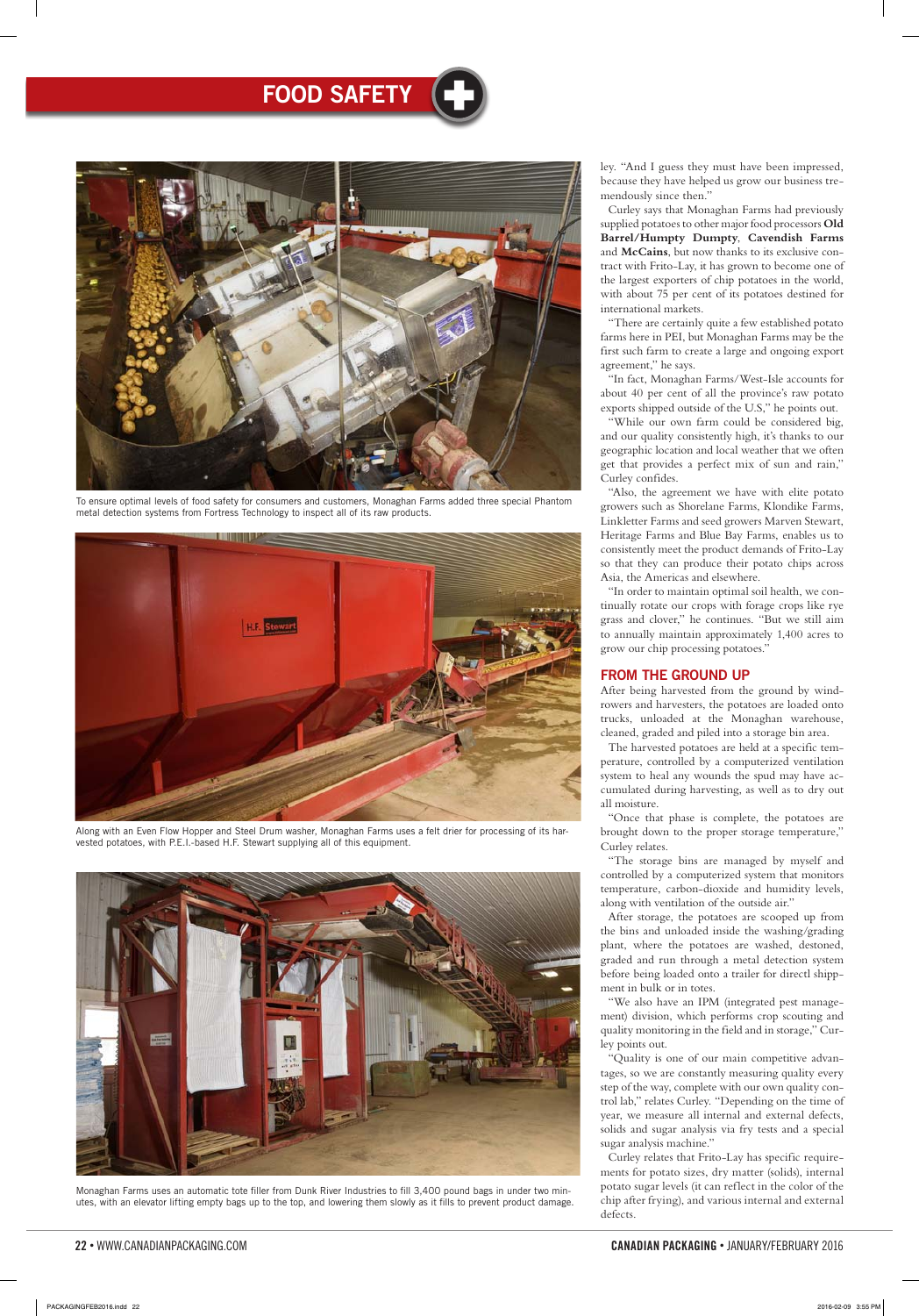

## **FOOD SAFETY**

#### JANUARY/FEBRUARY 2016 23

# **THAT COUNTS**

#### Canadian Corrugated and **Containerboard Association**

Association canadienne du cartonnage ondulé et du carton-caisse

Proud supporter of the Paper & Paperboard Packaging Environmental Council (PPEC)





**the canadian corrugated and containerboard industry develops creative packaging solutions that are cost effective, versatile, environmentally sound and food safe. our boxes are designed with high impact graphics that communicate your brand. we focus on what matters: what's inside the box.**

#### **Visit us at [www.cccabox.org to](http://www.cccabox.org) learn more.**



The farm operates one main grading line—a washing/packing line with capability to load bulk and large totes.

Critical equipment on that production line consists of:

- three **H.F. Stewart**-built *Even Flow* hoppers and a *Steel Drum* washer;
- a destoner from **Allan Potato Handling Equipment**;
- a felt drier from H.F. Stewart;
- a **Tomra Sorting Solutions** automatic *Odenberg Titan 2* sorter;
- three **Fortress Technology** *Phantom* metal detection systems with a slide and reject system;
- an automatic tote filler from **Dunk River Industries**;
- some in-house fabricated conveyors;
- a bin-piler from Allan Potato;
- a **Kerian** potato *Speed Sizer* machine.

 "Our line is reasonably automated," notes Curley, "and we can run the entire wash-plant grading facility with three people or less."

Notably, the production line houses three *Phantom* metal detection systems, designed and manufactured by the Torontoheadquartered **Fortress Technology**.

As Curley explains, food growers don't usually have such advanced food inspection equipment, opting to leave that responsibility to the actual processors themselves.

## HEAVY METAL

For Monaghan Farms, the decision to purchase the *Phantom* metal detection equipment was primarily borne out of urgent necessity.

"We had a regional food tampering issue that involved one or more people inserting metal objects such as needles into potatoes," recalls Curley. "Naturally, our local customers insisted that we pre-screen our product for foreign metals to ensure better product safety."

Back in October of 2014, darning needles began showing up in PEI potatoes sold in and around the Atlantic provinces, and while the tampered spuds were eventually traced back to a single farm in the Summerside area, no arrest was ever made. At the time, nearly one million pounds of potatoes were recalled and checked for tampering, and all seemed well until March of 2015, when more needles were discovered in potatoes grown at other farms. While many local PEI growers banded together to offer a \$500,000 reward for the arrest of the culprit(s), the case still remains an open police investigation.

To better combat the problem of possible product tampering at its farms, many PEI farmers began purchasing metal detection equipment as a means to protect the province's \$1-billion potato industry.

"While we are quite keen to ensure consumers remain safe and the customer's reputation remains unsullied, maintaining a positive reputation is also extremely important to all of us at Monaghan Farms," Curley asserts.

"Some of our orders involve large volumes and are often shipped with a 30-day-plus transit time," he continues, "and we didn't wish to run into a situation where a large shipment could be rejected because of some foreign object in our product."

Curley says that before the recent tampering, "To the best of my knowledge, no farm was metal detecting raw potato product in our area."

Installed in the fall of 2015 in time for the harvest,



Curley relates that he and his father wanted to take a bit of time to do proper research to see determine which detector worked best for their operation, noting that it was imperative that the farm's production line not be slowed down.



The basic Fortress Technology Phantom inspection system (*above*) was retrofitted to work well with the potato industry. .